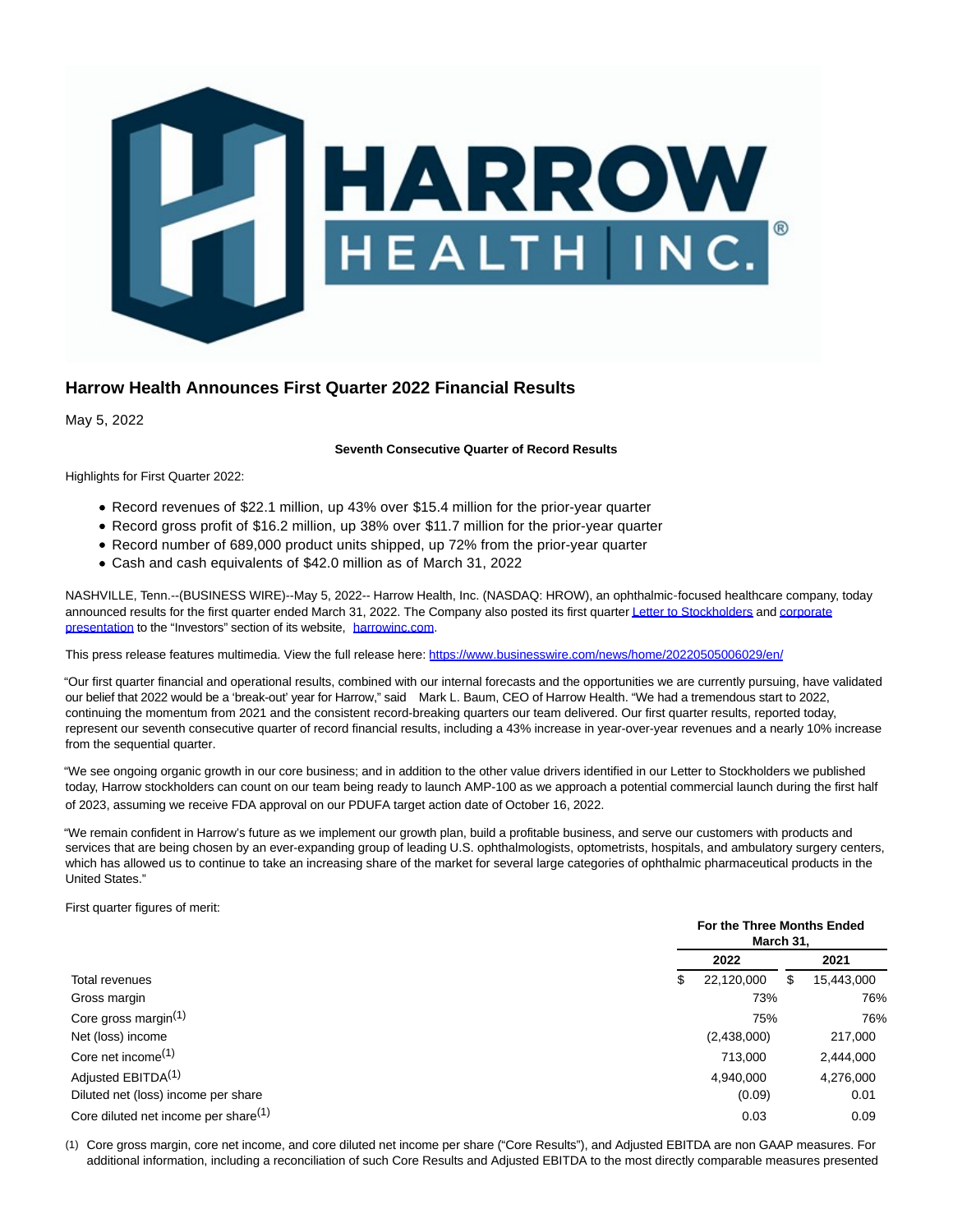in accordance with GAAP, see the explanation of non-GAAP measures and reconciliation tables in the financial tables section.

#### **Conference Call and Webcast**

The Company's management team will host a conference call and live webcast today at 4:45 p.m. Eastern Time to discuss the results and provide a business update. To participate in the call, see details below:

| <b>Conference Call Details:</b>                 |                                |
|-------------------------------------------------|--------------------------------|
| Date:                                           | Thursday, May 5, 2022          |
| Time:                                           | 4:45 p.m. Eastern time         |
|                                                 | 1-833-953-2434 (U.S.)          |
| <b>Participant Dial-in:</b>                     | 1-412-317-5763 (International) |
| Replay Dial-in (Passcode 9985794):              | 1-877-344-7529 (U.S.)          |
| (telephonic replay through May 12, 2022)        | 1-412-317-0088 (International) |
| Webcast: (online replay through August 5, 2022) | harrowinc.com                  |

### **About Harrow Health**

Harrow Health, Inc. (NASDAQ: HROW) is an ophthalmic-focused healthcare company. The Company owns and operates *ImprimisRx*, one of the nation's leading ophthalmology-focused pharmaceutical businesses, and [Visionology,](https://cts.businesswire.com/ct/CT?id=smartlink&url=http%3A%2F%2Fwww.visionology.com%2F&esheet=52710065&newsitemid=20220505006029&lan=en-US&anchor=Visionology&index=6&md5=2f8f0cc0621f882a231f78f4abfc11be) a direct-to-consumer eye care subsidiary focused on chronic vision care. Harrow Health also holds non-controlling equity positions in [Eton Pharmaceuticals,](https://cts.businesswire.com/ct/CT?id=smartlink&url=http%3A%2F%2Fwww.etonpharma.com%2F&esheet=52710065&newsitemid=20220505006029&lan=en-US&anchor=Eton+Pharmaceuticals&index=7&md5=943a3f16385b6bd2dd9a07cc8428502b) [Surface Ophthalmics a](https://cts.businesswire.com/ct/CT?id=smartlink&url=http%3A%2F%2Fwww.surfaceophthalmics.com%2F&esheet=52710065&newsitemid=20220505006029&lan=en-US&anchor=Surface+Ophthalmics&index=8&md5=b7e1a13a073a2ed8440f79fa404e8cce)nd [Melt Pharmaceuticals,](https://cts.businesswire.com/ct/CT?id=smartlink&url=http%3A%2F%2Fwww.meltpharma.com%2F&esheet=52710065&newsitemid=20220505006029&lan=en-US&anchor=Melt+Pharmaceuticals&index=9&md5=653d57e297931e62621fa9fcedfa5000) all of which started as Harrow Health subsidiaries, and owns royalty rights in four clinical-stage drug candidates being developed by Surface Ophthalmics and Melt Pharmaceuticals. For more information about Harrow Health, please visit the Investors section of the corporate website[, harrowinc.com.](https://cts.businesswire.com/ct/CT?id=smartlink&url=http%3A%2F%2Fwww.harrowinc.com%2F&esheet=52710065&newsitemid=20220505006029&lan=en-US&anchor=harrowinc.com&index=10&md5=f97ef403122d4c9fcdcdfaeb4dff5ddd)

#### **Forward-Looking Statements**

This press release contains "forward-looking statements" within the meaning of the U.S. Private Securities Litigation Reform Act of 1995. Any statements in this release that are not historical facts may be considered such "forward-looking statements." Forward-looking statements are based on management's current expectations and are subject to risks and uncertainties which may cause results to differ materially and adversely from the statements contained herein. Some of the potential risks and uncertainties that could cause actual results to differ from those predicted include the continued impact of the COVID-19 pandemic and any future health epidemics on our financial condition, liquidity and results of operations; our ability to make commercially available our FDA-approved products and compounded formulations and technologies in a timely manner or at all; market acceptance of the Company's products and challenges related to the marketing of the Company's products; risks related to our pharmacy operations; our ability to enter into other strategic alliances, including arrangements with pharmacies, physicians and healthcare organizations for the development and distribution of our products; our ability to obtain intellectual property protection for our assets; our ability to accurately estimate our expenses and cash burn, and raise additional funds when necessary; risks related to research and development activities; the projected size of the potential market for our technologies and products; unexpected new data, safety and technical issues; regulatory and market developments impacting compounding pharmacies, outsourcing facilities and the pharmaceutical industry; competition; and market conditions. These and additional risks and uncertainties are more fully described in Harrow Health's filings with the Securities and Exchange Commission, including its Annual Report on Form 10-K and its Quarterly Reports on Form 10-Q. Such documents may be read free of charge on the SEC's web site at [www.sec.gov.](https://cts.businesswire.com/ct/CT?id=smartlink&url=http%3A%2F%2Fwww.sec.gov&esheet=52710065&newsitemid=20220505006029&lan=en-US&anchor=www.sec.gov&index=11&md5=9208f7b280793634450676228e91bee1) Undue reliance should not be placed on forward-looking statements, which speak only as of the date they are made. Except as required by law, Harrow Health undertakes no obligation to update any forward-looking statements to reflect new information, events or circumstances after the date they are made, or to reflect the occurrence of unanticipated events.

## **HARROW HEALTH, INC. UNAUDITED CONDENSED CONSOLIDATED BALANCE SHEETS**

|                                             | March 31,<br>2022 |   | March 31,<br>2021 |
|---------------------------------------------|-------------------|---|-------------------|
|                                             | (unaudited)       |   |                   |
| <b>ASSETS</b>                               |                   |   |                   |
| Cash and cash equivalents                   | \$<br>41,948,000  | S | 42,167,000        |
| All other current assets                    | 20,367,000        |   | 18,495,000        |
| <b>Total current assets</b>                 | 62,315,000        |   | 60,662,000        |
| All other assets                            | 35,280,000        |   | 37,667,000        |
| <b>TOTAL ASSETS</b>                         | 97,595,000        |   | 98,329,000        |
| <b>LIABILITIES AND STOCKHOLDERS' EQUITY</b> |                   |   |                   |
| <b>Current liabilities</b>                  | 9,182,000         |   | 9,722,000         |
| Senior April 2026 Notes, net of discount    | 71,847,000        |   | 71,654,000        |
| All other liabilities                       | 6,830,000         |   | 6,022,000         |
| <b>TOTAL LIABILITIES</b>                    | 87,859,000        |   | 87,398,000        |
| <b>TOTAL STOCKHOLDERS' EQUITY</b>           | 9,736,000         |   | 10,931,000        |
| TOTAL LIABILITIES AND STOCKHOLDERS' EQUITY  | 97,595,000        |   | 98,329,000        |

## **HARROW HEALTH, INC.**

#### **UNAUDITED CONDENSED CONSOLIDATED STATEMENTS OF OPERATIONS**

**For the Three Months Ended March 31,**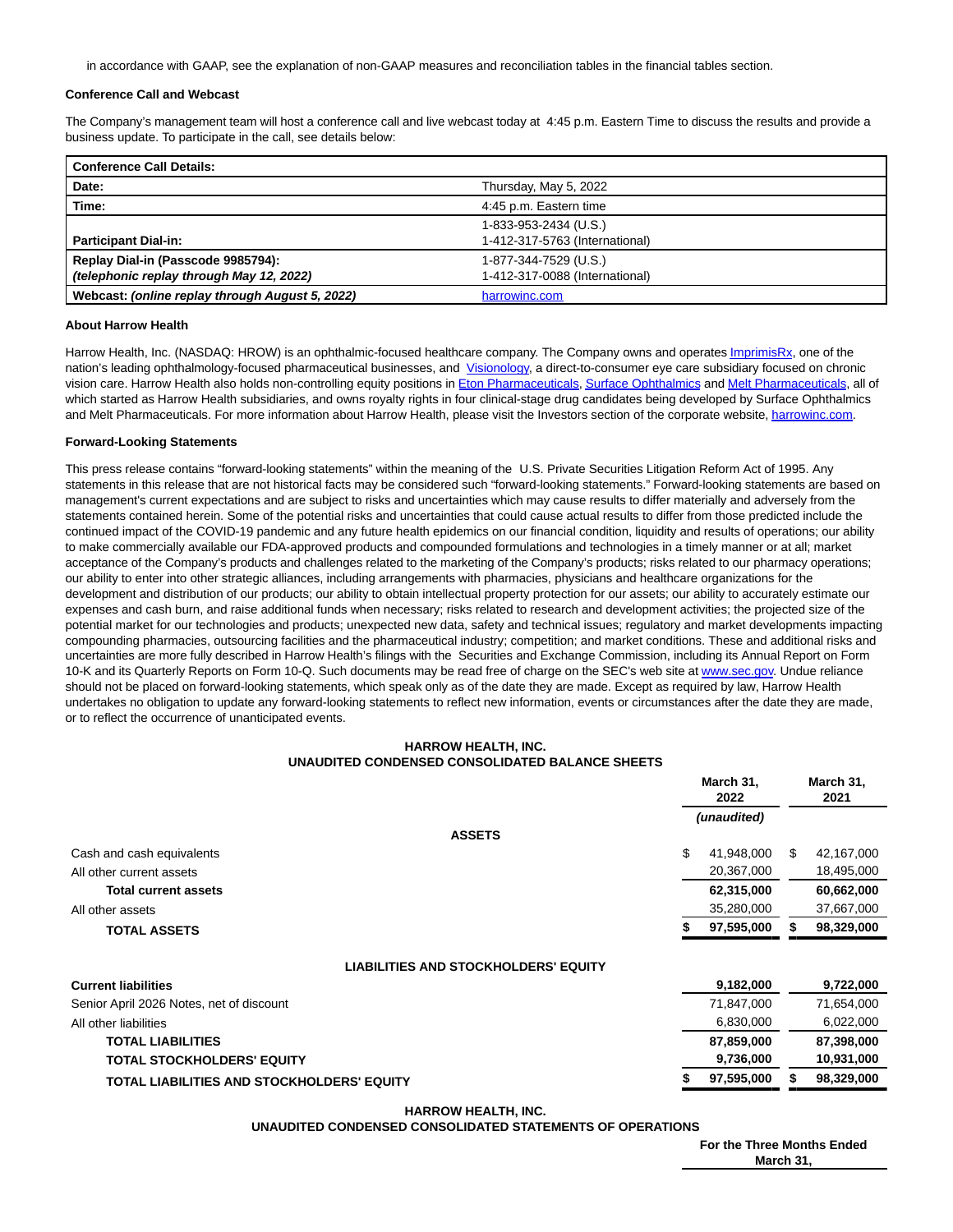|                                                      | 2022             |    | 2021       |
|------------------------------------------------------|------------------|----|------------|
| Total revenues                                       | \$<br>22,120,000 | S. | 15,443,000 |
| Cost of sales                                        | 5,963,000        |    | 3,770,000  |
| <b>Gross profit</b>                                  | 16,157,000       |    | 11,673,000 |
| Selling, general and administrative                  | 13,398,000       |    | 8,164,000  |
| Research and development                             | 658,000          |    | 592,000    |
| <b>Total operating expenses</b>                      | 14,056,000       |    | 8,756,000  |
| Income from operations                               | 2,101,000        |    | 2,917,000  |
| Total other expense, net                             | 4,539,000        |    | 2,700,000  |
| Income taxes                                         |                  |    |            |
| Total net (loss) income                              | (2,438,000)      | \$ | 217,000    |
| Net (loss) income per share of common stock, basic   | (0.09)           | \$ | 0.01       |
| Net (loss) income per share of common stock, diluted | (0.09)           | ъ  | 0.01       |

## **HARROW HEALTH, INC.**

## **UNAUDITED CONDENSED CONSOLIDATED STATEMENTS OF CASH FLOW**

|                                                                       |  | For the Three Months Ended<br>March 31, |    |           |  |
|-----------------------------------------------------------------------|--|-----------------------------------------|----|-----------|--|
|                                                                       |  | 2022                                    |    | 2021      |  |
| Net cash provided by (used in):                                       |  |                                         |    |           |  |
| \$<br>Operating activities                                            |  | 967.000                                 | \$ | 3,208,000 |  |
| Investing activities                                                  |  | (410,000)                               |    | (224,000) |  |
| <b>Financing activities</b>                                           |  | (776,000)                               |    | (781,000) |  |
| Net change in cash and cash equivalents                               |  | (219,000)                               |    | 2,203,000 |  |
| Cash, cash equivalents and restricted cash at beginning of the period |  | 42,167,000                              |    | 4,301,000 |  |
| Cash, cash equivalents and restricted cash at end of the year         |  | 41.948.000                              |    | 6.504.000 |  |

## **Non-GAAP Figures**

In addition to the Company's results of operations determined in accordance with U.S. generally accepted accounting principles (GAAP), which are presented and discussed above, management also utilizes Adjusted EBITDA and Core Results, unaudited financial measures that are not calculated in accordance with GAAP, to evaluate the Company's financial results and performance and to plan and forecast future periods. Adjusted EBITDA and Core Results are considered "non ‑GAAP" financial measures within the meaning of Regulation G promulgated by the SEC. Management believes that these non-GAAP financial measures reflect an additional way of viewing aspects of the Company's operations that, when viewed with GAAP results, provides a more complete understanding of the Company's results of operations and the factors and trends affecting its business. Management believes Adjusted EBITDA and Core Results provide meaningful supplemental information regarding the Company's performance because (i) they allow for greater transparency with respect to key metrics used by management in its financial and operational decision-making; (ii) they exclude the impact of non-cash or, when specified, non-recurring items that are not directly attributable to the Company's core operating performance and that may obscure trends in the Company's core operating performance; and (iii) they are used by institutional investors and the analyst community to help analyze the Company's results. However, Adjusted EBITDA, Core Results, and any other non-GAAP financial measures should be considered as a supplement to, and not as a substitute for, or superior to, the corresponding measures calculated in accordance with GAAP. Further, non-GAAP financial measures used by the Company and the way they are calculated may differ from the non-GAAP financial measures or the calculations of the same non-GAAP financial measures used by other companies, including the Company's competitors.

## Adjusted EBITDA

The Company defines Adjusted EBITDA as net (loss) income attributable to Harrow Health, Inc., excluding the effects of stock-based compensation and expenses, interest, taxes, depreciation, amortization, investment loss, net, gain or forgiveness of debt, and, if any and when specified, other non-recurring income or expense items. Management believes that the most directly comparable GAAP financial measure to Adjusted EBITDA is net (loss) income attributable to Harrow Health, Inc. Adjusted EBITDA has limitations and should not be considered as an alternative to gross profit or net (loss) income as a measure of operating performance or to net cash provided by (used in) operating, investing, or financing activities as a measure of ability to meet cash needs.

The following is a reconciliation of Adjusted EBITDA, a non-GAAP measure, to the most comparable GAAP measure, net (loss) income, for the three months ended March 31, 2022, and for the same period in 2021:

## **HARROW HEALTH, INC. RECONCILIATION OF NET (LOSS) INCOME TO ADJUSTED EBITDA**

|                                       | For the Three Months Ended<br>March 31. |   |         |  |
|---------------------------------------|-----------------------------------------|---|---------|--|
|                                       | 2022                                    |   | 2021    |  |
| GAAP net (loss) income                | \$<br>(2,438,000)                       | S | 217,000 |  |
| Stock-based compensation and expenses | 2,016,000                               |   | 855,000 |  |
| Interest expense, net                 | 1.792.000                               |   | 513,000 |  |
| Income taxes                          |                                         |   |         |  |
| Depreciation                          | 419.000                                 |   | 464,000 |  |
| Amortization of intangible assets     | 404,000                                 |   | 40,000  |  |
|                                       |                                         |   |         |  |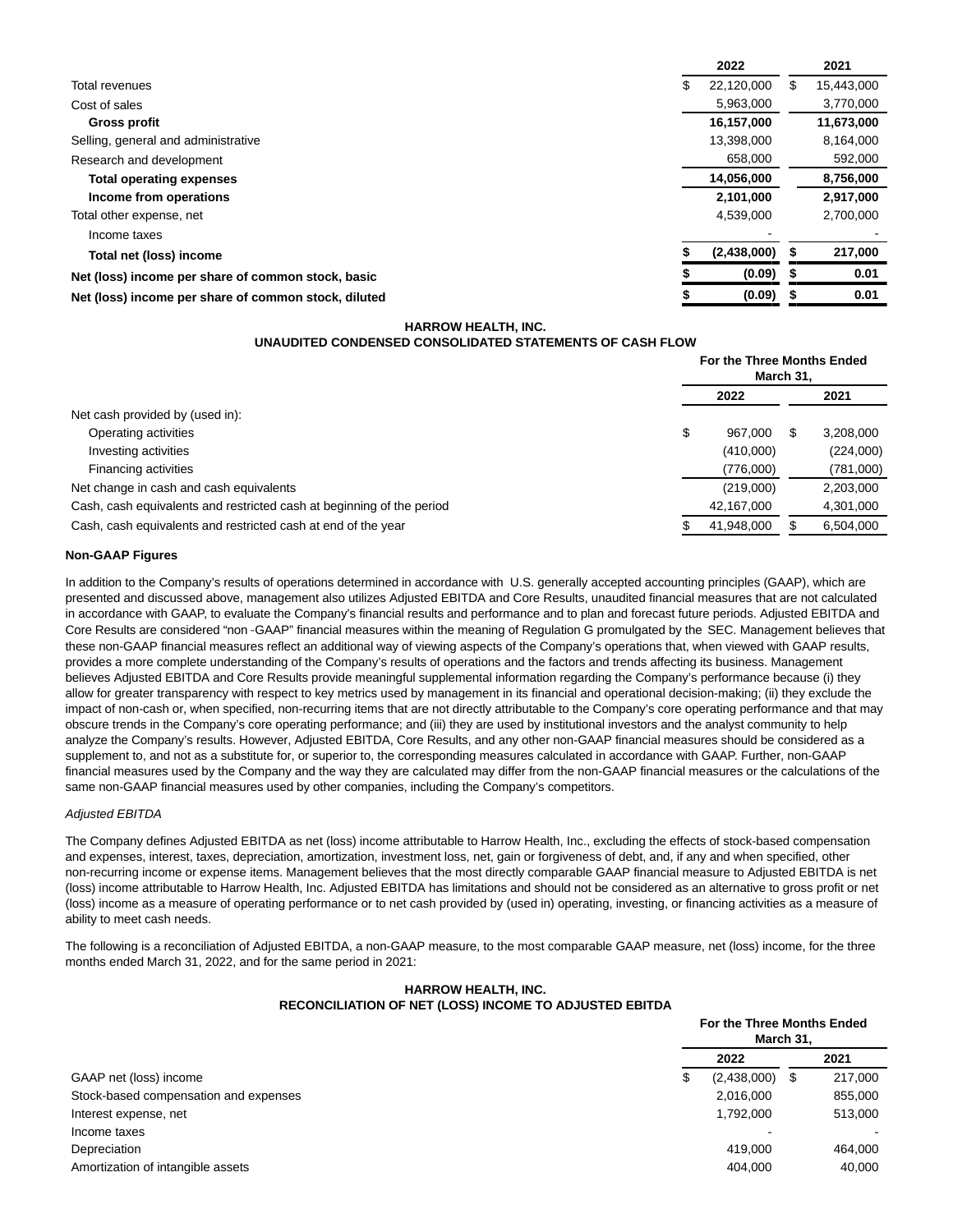| Investment loss, net                       | 2.747.000 | 4.154.000   |
|--------------------------------------------|-----------|-------------|
| Gain on forgiveness of debt <sup>(1)</sup> |           | (1,967,000) |
| <b>Adjusted EBITDA</b>                     | 4.940.000 | 4.276.000   |

(1) Gain on forgiveness of Paycheck Protection Program loan administered by the U.S. Small Business Administration.

#### Core Results

Harrow Health Core Results, including core gross margin, core net income, core operating income, core EPS (basic and diluted), and core operating margin, exclude all amortization and impairment charges of intangible assets, excluding software development costs, net gains and losses on investments and equity securities, including equity method gains and losses and equity valued at fair value through profit and loss ("FVPL"), and gains/losses on forgiveness of debt. In other periods, Core Results may also exclude fair value adjustments of financial assets in the form of options to acquire a company carried at FVPL, obligations related to product recalls, certain acquisition related items, the integration and divestment related income and expenses, divestment gains and losses, restructuring charges/releases and related items, legal related items, gains/losses on early extinguishment of debt or debt modifications, impairments of property, plant and equipment and software, as well as income and expense items that management deems exceptional and that are or are expected to accumulate within the year to be over a \$100,000 threshold.

The following is a reconciliation of Core Results, a non-GAAP measure, to the most comparable GAAP measure for the three months ended March 31, 2022, and for the same period in 2021:

|                                                                                                                                           | For the Three Months Ended March 31, 2022 |                               |    |                                                           |    |                      |     |                     |
|-------------------------------------------------------------------------------------------------------------------------------------------|-------------------------------------------|-------------------------------|----|-----------------------------------------------------------|----|----------------------|-----|---------------------|
|                                                                                                                                           |                                           | <b>GAAP</b><br><b>Results</b> |    | Amortization<br>of Certain<br>Intangible<br><b>Assets</b> |    | Investment<br>Losses |     | <b>Core Results</b> |
| Gross profit                                                                                                                              | \$                                        | 16,157,000                    | \$ | 341,000                                                   | \$ |                      | \$. | 16,498,000          |
| Core gross margin                                                                                                                         |                                           | 73%                           |    |                                                           |    |                      |     | 75%                 |
| Operating income                                                                                                                          |                                           | 2,101,000                     |    | 404,000                                                   |    |                      |     | 2,505,000           |
| (Loss) income before taxes                                                                                                                |                                           | (2,438,000)                   |    | 404,000                                                   |    | 2,747,000            |     | 713,000             |
| Taxes                                                                                                                                     |                                           |                               |    |                                                           |    |                      |     |                     |
| Net (loss) income                                                                                                                         |                                           | (2,438,000)                   |    | 404,000                                                   |    | 2,747,000            |     | 713,000             |
| Basic EPS $(\text{$\$})^{(1)}$                                                                                                            |                                           | (0.09)                        |    |                                                           |    |                      |     | 0.03                |
| Diluted EPS $(\$)^{(1)}$                                                                                                                  |                                           | (0.09)                        |    |                                                           |    |                      |     | 0.03                |
| Operating margin                                                                                                                          |                                           | 9%                            |    |                                                           |    |                      |     | 11%                 |
| Weighted average number of shares of common stock outstanding,<br>basic<br>Weighted average number of shares of common stock outstanding, |                                           | 27,226,819                    |    |                                                           |    |                      |     | 27,226,819          |
| diluted                                                                                                                                   |                                           | 27,226,819                    |    |                                                           |    |                      |     | 28,317,740          |

|                                                                           | For the Three Months Ended March 31, 2021 |                               |    |                                                                  |    |                             |    |                                          |    |                     |
|---------------------------------------------------------------------------|-------------------------------------------|-------------------------------|----|------------------------------------------------------------------|----|-----------------------------|----|------------------------------------------|----|---------------------|
|                                                                           |                                           | <b>GAAP</b><br><b>Results</b> |    | <b>Amortization</b><br>of Certain<br>Intangible<br><b>Assets</b> |    | Investment<br><b>Losses</b> |    | Gain on<br><b>Forgiveness</b><br>of Debt |    | <b>Core Results</b> |
| Gross profit                                                              | \$                                        | 11,673,000                    | \$ | $\blacksquare$                                                   | \$ |                             | \$ |                                          | \$ | 11,673,000          |
| Gross margin                                                              |                                           | 76%                           |    |                                                                  |    |                             |    |                                          |    | 76%                 |
| Operating income                                                          |                                           | 2,917,000                     |    | 40,000                                                           |    |                             |    |                                          |    | 2,957,000           |
| (Loss) income before taxes                                                |                                           | 217,000                       |    | 40,000                                                           |    | 4,154,000                   |    | (1,967,000)                              |    | 2,444,000           |
| Taxes                                                                     |                                           |                               |    |                                                                  |    |                             |    |                                          |    |                     |
| Net (loss) income                                                         |                                           | 217,000                       |    | 40,000                                                           |    | 4,154,000                   |    | (1,967,000)                              |    | 2,444,000           |
| Basic EPS $(\text{$\$})^{(1)}$                                            |                                           | 0.01                          |    |                                                                  |    |                             |    |                                          |    | 0.09                |
| Diluted EPS $(\$)^{(1)}$                                                  |                                           | 0.01                          |    |                                                                  |    |                             |    |                                          |    | 0.09                |
| Operating margin                                                          |                                           | 19%                           |    |                                                                  |    |                             |    |                                          |    | 19%                 |
| Weighted average number of shares of common<br>stock outstanding, basic   |                                           | 26,019,255                    |    |                                                                  |    |                             |    |                                          |    | 26,019,255          |
| Weighted average number of shares of common<br>stock outstanding, diluted |                                           | 27,480,622                    |    |                                                                  |    |                             |    |                                          |    | 27,480,622          |

(1) Core basic earnings per share is calculated using the weighted average number of shares of common stock outstanding during the period. Core diluted earnings per share also contemplate dilutive shares associated with equity-based awards and warrants as described in Note 2 and elsewhere in the Condensed Consolidated Interim Financial Statements filed with the Company's Quarterly Report on Form 10-Q.